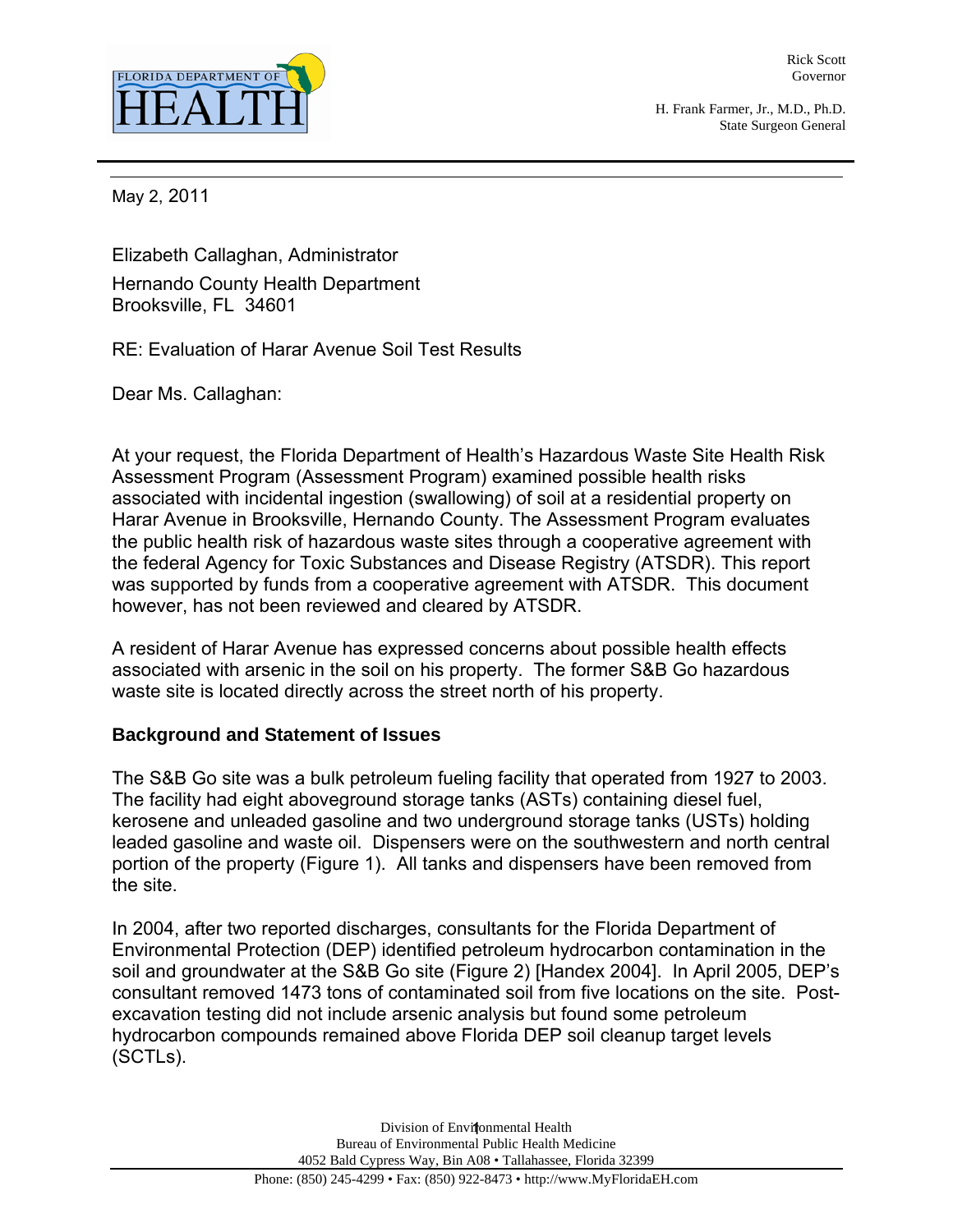Between 2005 and 2007, consultants for DEP identified two additional petroleum hydrocarbon contaminated areas on the site. In September 2009, they removed an additional 318 tons of soil from the site. In December 2009, they found soil petroleum hydrocarbon levels had actually increased. Arsenic analysis was not done [ES 2010].

In 2010, a resident on Harar Avenue across the street south of S&B Go complained of arsenic-contaminated soil in his yard. In August and December 2010, consultants for DEP collected 22 surface soil (0-6 inches below land surface) and subsurface soil (2 feet below land surface) samples on-site, in the adjacent ditch, and at the Harar Avenue residence. They analyzed for arsenic, chromium, copper, and iron (Figure 3). They, however, did not analyze any of the samples for petroleum hydrocarbons. For the purpose of this assessment, it has been determined that DEP has not fully assessed soil quality on the Harar Avenue property.

# **Discussion**

At the Harar Avenue residence, incidental ingestion (swallowing) of very small amounts of surface soil is a possible route of exposure (Table 1). Because homes in this neighborhood are connected to municipal water, groundwater is not a potential exposure pathway. In order to determine the risk of illness from soil, the Assessment Program used exposure models and risk factors developed by ATSDR and the United States Environmental Protection Agency (EPA). The Assessment Program estimated exposure to the highest concentrations found in the top layer of soil (0-6 inches below land surface). People typically are only exposed to the top layer of soil. Because in the future subsurface soil could be brought to the surface, the Assessment Program also estimated the risk of exposure to the highest concentrations 2 feet below land surface.

If the concentration of a contaminant meets or exceeds a health-related comparison value then it is considered for further analysis. If a contaminant does *not* meet or exceed its appropriate comparison value, it needs no further analysis because it does not pose a health risk at that concentration [ATSDR 2005]. For cancer causing chemicals, we evaluate the theoretical cancer risk for adults regardless of the contaminant concentration. Even though arsenic and chromium are not associated with petroleum contamination, the Assessment Program selected these contaminants for further analysis because the levels found were above screening values. The Assessment Program considers the risk of both cancer and non-cancer illness.

# *Arsenic*

Arsenic is a naturally occurring metal that is a common component of the earth's crust. Low levels of arsenic are found throughout the environment. Natural levels of arsenic in soil usually range from 1 to 40 mg/kg, with a mean of 5 mg/kg. The concentrations of arsenic in 445 Florida surface soils ranged from 0.01 to 50.6 μg/g. While arsenic can be released into the environment from natural sources, releases from anthropogenic (manmade) sources are more prevalent. Man-made sources can include metal mining and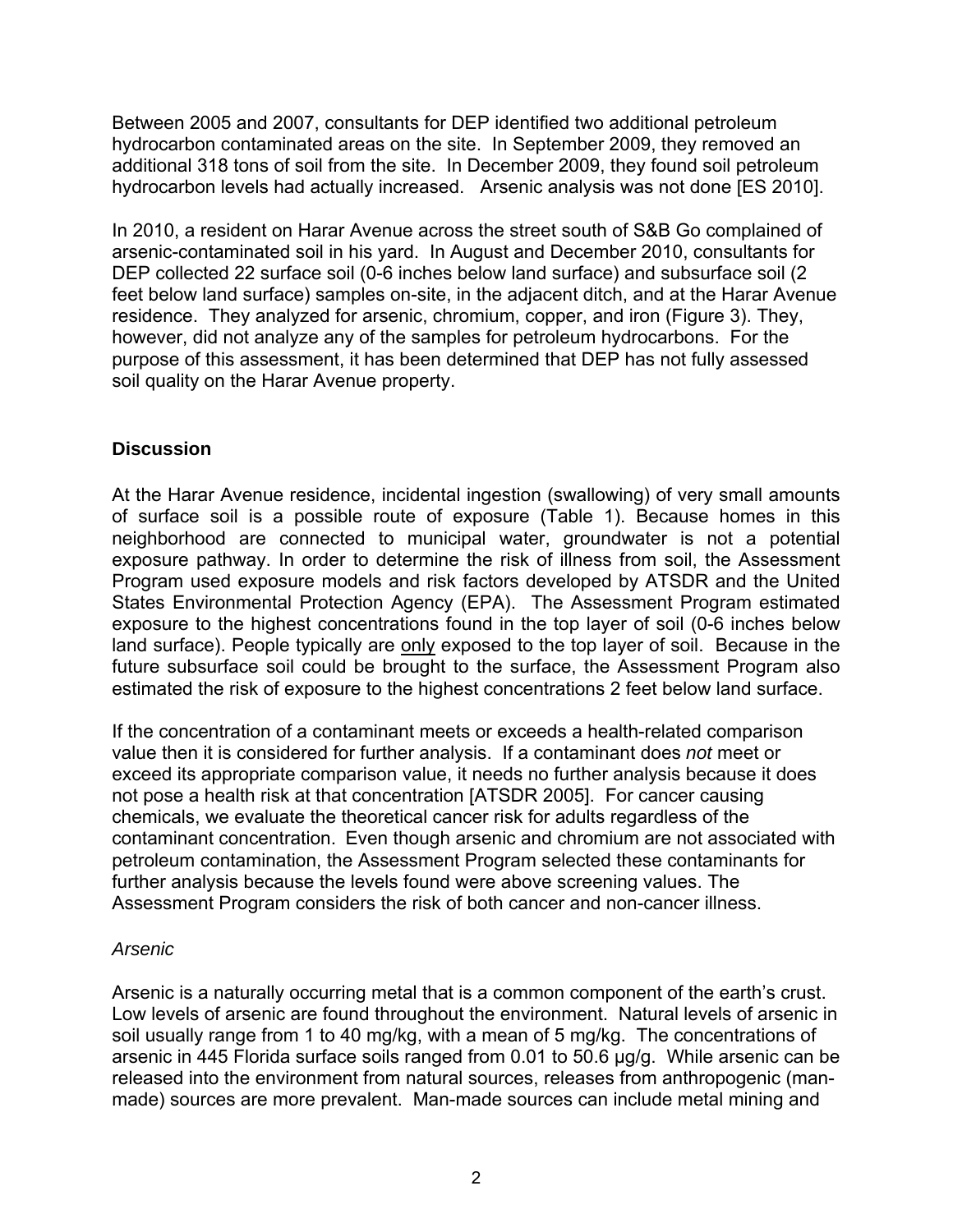smelting, wood combustion, coal combustion, waste incineration and pesticide application. To be protective of human health we assumed that the arsenic found in the surface soils at the Harar Avenue property was in the more toxic inorganic form [ATSDR 2007].

# *Chromium*

Chromium is a naturally occurring element found in rocks, animals, plants, and soil. Total chromium concentrations in U.S. soils range from 1 to 2,000 mg/kg, with a mean of 37.0 mg/kg. Chromium is widely used in manufacturing processes. Chromium can be found in many consumer products such as: wood treated with copper dichromate, leather tanned with chromic sulfate and stainless steel cookware. The soil beneath decks treated with chromated copper arsenate (CCA), a wood preservative, had an average chromium content of 43 mg/kg. Chromium can be found in air, soil and water after release from the manufacture, use, and disposal of chromium-based products, and during the manufacturing process. To be protective of human health, we assumed that the chromium found in the soil at the Harar Avenue property was the most toxic chromium VI form [ATSDR 2008].

# **Public Health Implications**

# **Surface Soil (0-6 inches below land surface):**

The maximum surface soil concentrations for arsenic, chromium, copper, and iron were below relevant comparison values for non-cancer illness (Table 2). Therefore, there is no apparent non-cancer risk associated with children or adults incidentally ingesting (swallowing) very small amounts of surface soil at the Harar Avenue property.

However, because arsenic is a carcinogen, the Assessment Program estimated a theoretical increase cancer risk. The exposure dose for an adult was calculated as a necessary step in calculating the cancer risk (Appendix A).That exposure dose is multiplied by the chemical specific cancer slope factor in order to estimate the theoretical increase of cancer over a lifetime. At the maximum surface soil arsenic concentration (2.61mg/kg), there is an "extremely low" theoretical increased cancer risk for incidental ingestion. The additional theoretical cancer risk is approximately six additional cancers in 1 million people. This estimate uses the highest soil concentration measured, higher end estimate of incidental soil ingestion, and the upper range of the cancer potency. Thus, this is the highest estimated increased cancer risk for exposure to arsenic in surface soil. The actual increased cancer risk is likely lower and may be as low as zero.

# **Subsurface Soil (2 feet below land surface):**

People typically are exposed to only the top few inches of soil. The *only* exposure to subsurface soil would be if in the future it was dug up and brought to the surface. The arsenic, copper, and iron concentrations in subsurface soil did not exceed the non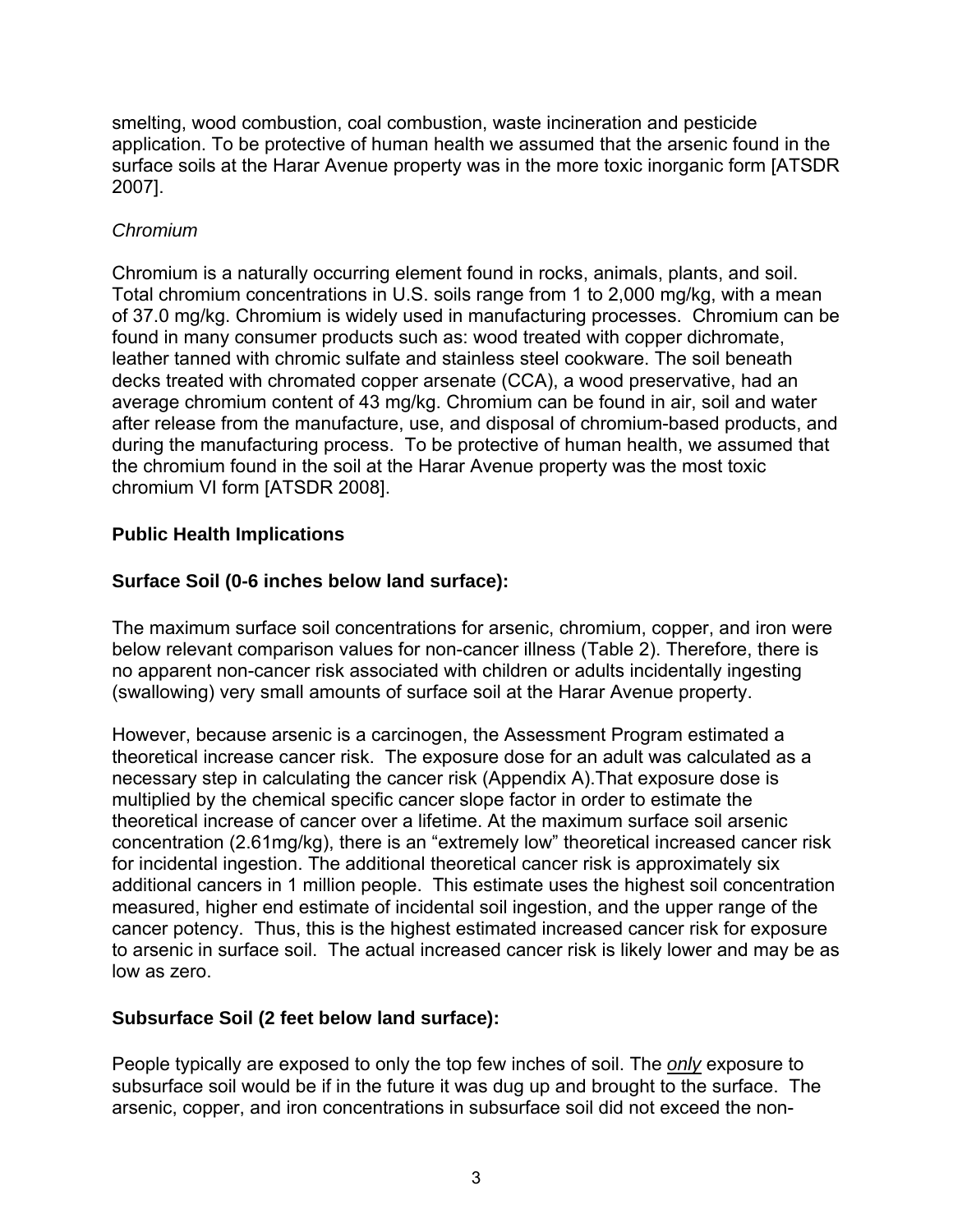cancer comparison values. The chromium concentration in the subsurface soil did, however, exceed the non-cancer comparison values. ATSDR has estimated exposure levels posing minimal risk level (MRLs) to humans for chromium. An MRL is an estimate of daily human exposure to a substance that is likely to be without an appreciable risk of adverse effects (noncarcinogenic) over a specified duration of exposure [ATSDR 2008]. In the future, if the subsurface soil was brought to the surface, the estimated chromium incidental ingestion dose for children would be 0.002 mg/kg/day. This is only slightly greater than the chronic ingestion MRL of 0.001 mg/kg/day. Although the estimated level is slightly above the MRL, it none-the-less requires further examination. The estimated dose of chromium from this subsurface soil, however, is 100 times lower than the no adverse effect level (NOAEL) of 0.21 mg/kg/day. Therefore, the highest chromium concentration in Harar Avenue subsurface soil is unlikely to cause any non-cancer health effects in life-long residents.

The Assessment Program calculated the exposure dose for an adult as a necessary step in calculating the cancer risk (Appendix A). The maximum subsurface arsenic concentration (7.6 mg/kg) is similar to the U.S. background mean concentration (5mg/kg).At the maximum subsurface soil, arsenic concentration (7.6 mg/kg), a "very low" increased risk of cancer or two additional cancers in 100,000 people could result from swallowing (incidental ingestion) very small amounts of subsurface soil over an entire lifetime. This estimate uses the highest soil concentration measured, a higher end estimate of incidental soil ingestion, and the upper range of the cancer potency. Thus, this is the highest estimated increased cancer risk for exposure to arsenic in subsurface soil. The actual increased cancer risk is likely lower and may be as low as zero.

# **Conclusions**

Based on the available data, incidental ingestion of soil from the Harar Avenue property is not likely to harm people's health. Because DEP did not test the property south of the site for petroleum hydrocarbons, the data are inadequate to fully assess the health threat.

# **Recommendations**

DEP should test soil in the ditch adjacent to the Harar Avenue property and on the Harar Avenue property for petroleum hydrocarbons.

# **Public Health Action Plan**

The Assessment Program will evaluate additional surface soil data if they become available.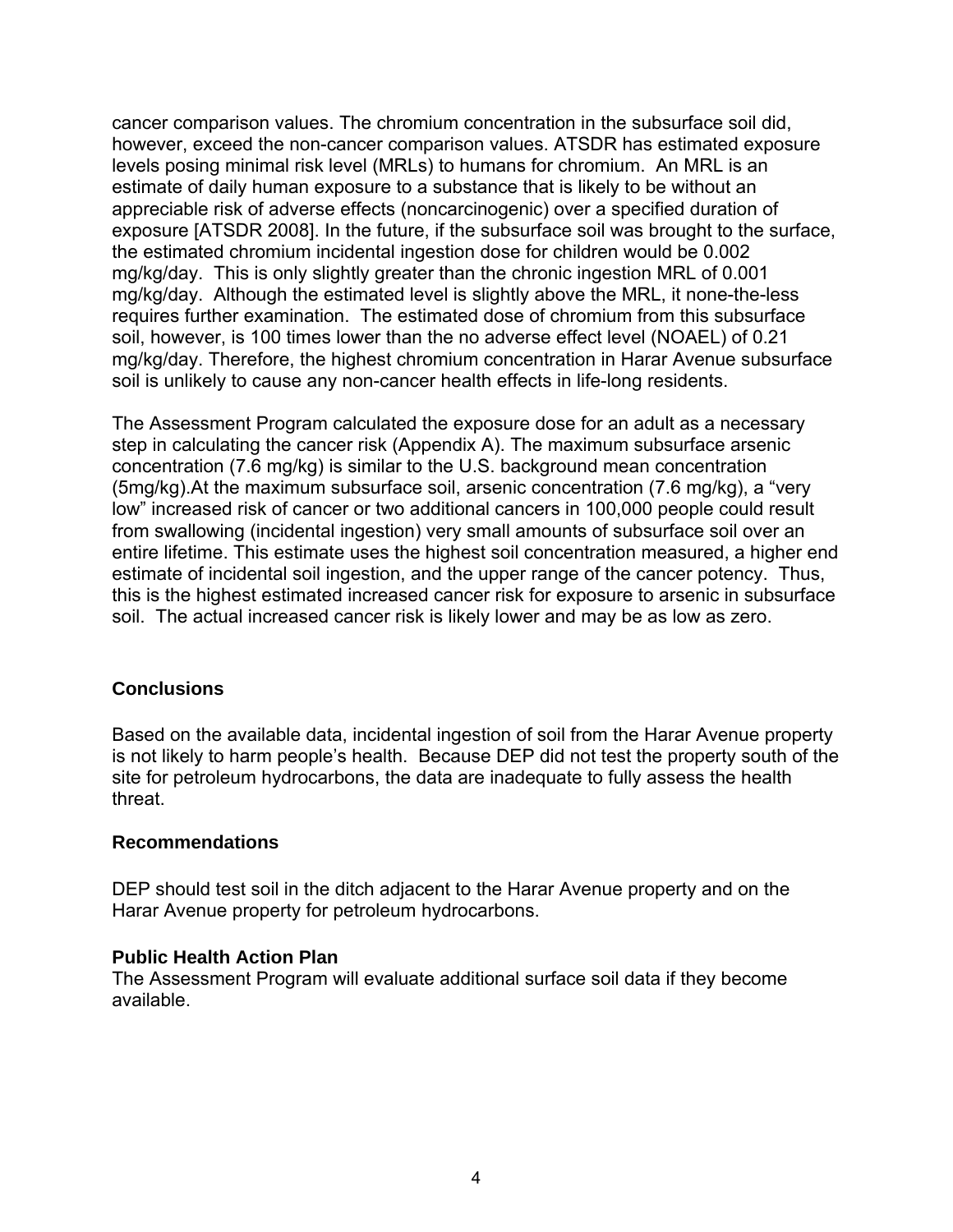Please contact me (850-245-4444 extension 2080) with any questions or concerns.

Sincerely,

ElyabethDFull

Elizabeth Tull Health Assessor Florida Department of Health Bureau of Environmental Public Health Medicine

CC: Concerned resident Tara Mitchell DEP Program Manager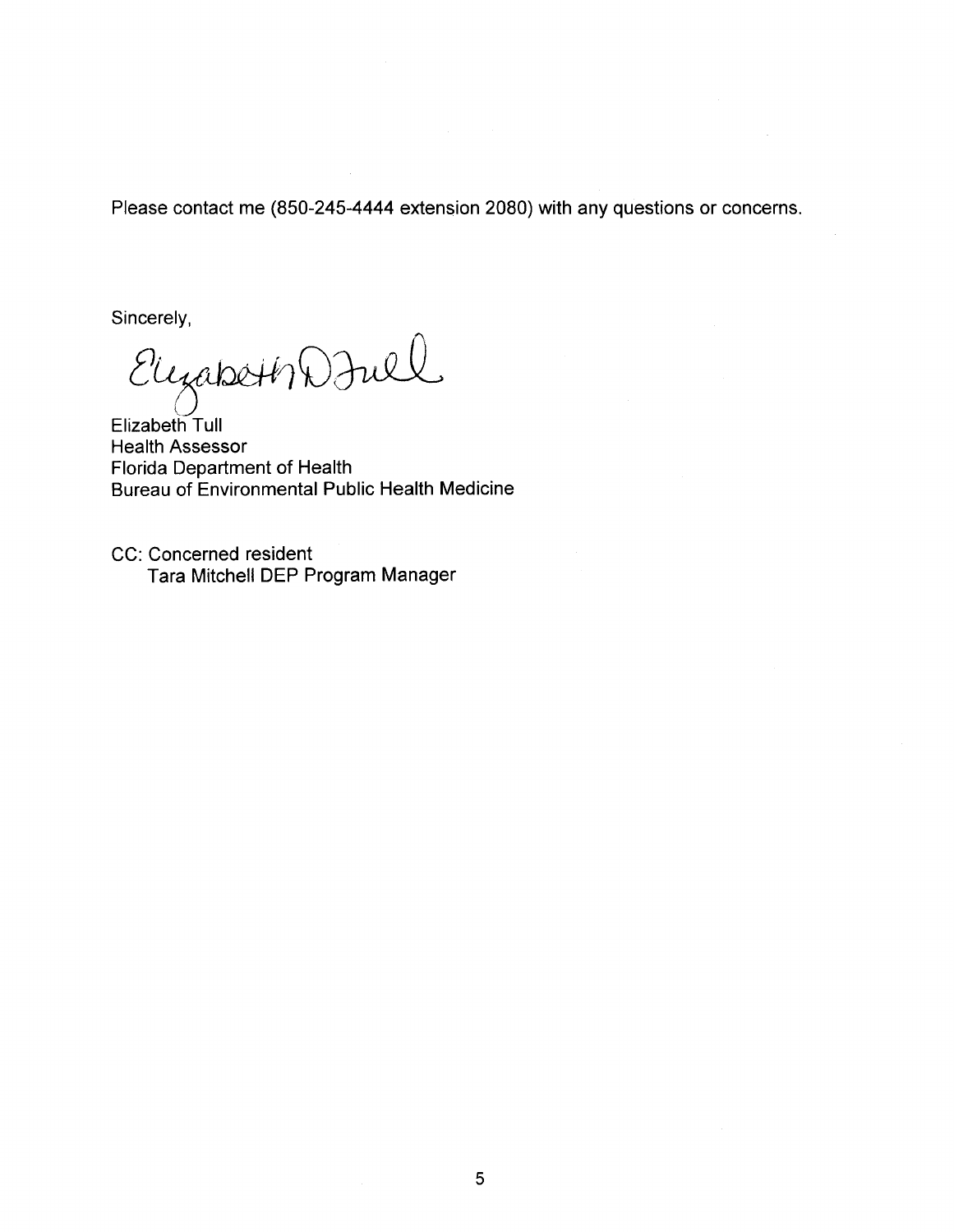REFERENCES:

[ATSDR 2005] Agency for Toxic Substance and Disease Registry. Public Health Assessment Guidance Manual (Update). U.S. Department of Health and Human Services, Atlanta, GA. January 2005.

[ATSDR 2007] Agency for Toxic Substances and Disease Registry. Toxicological Profile for Arsenic. U.S. Department of Health and Human Services, Atlanta, GA. August 2007

[ATSDR 2008] Agency for Toxic Substances and Disease Registry. Toxicological Profile for Chromium. U.S. Department of Health and Human Services, Atlanta, GA. September 2008

[ES 2010] Earth Systems Inc. Supplemental Site Assessment Report. December 2010.

[Handex 2004] Handex. Site Assessment Report S& B Go. September 2004.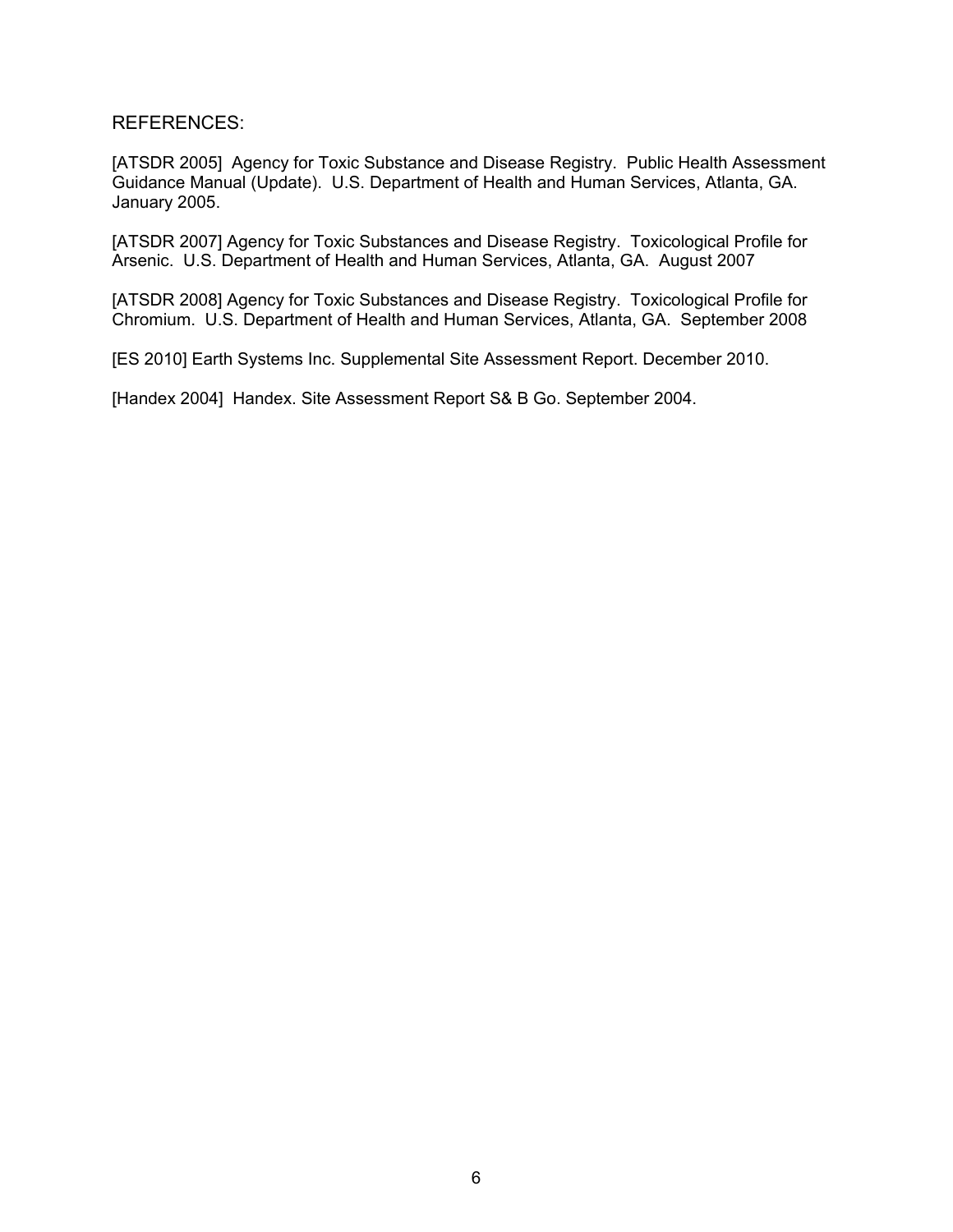|                          | POTENTIAL EXPOSURE PATHWAY ELEMENTS |                      |                 |                 |                   |             |
|--------------------------|-------------------------------------|----------------------|-----------------|-----------------|-------------------|-------------|
| <b>POTENTIAL</b>         | <b>SOURCE</b>                       | <b>ENVIRONMENTAL</b> | POINT OF        | <b>ROUTE OF</b> | <b>EXPOSED</b>    | <b>TIME</b> |
| <b>PATHWAY NAME</b>      |                                     | <b>MEDIA</b>         | <b>EXPOSURE</b> | <b>EXPOSURE</b> | <b>POPULATION</b> |             |
| Incidental ingestion of  | Contaminated                        | Soil                 | Soil in the     | Ingestion       | About 5 residents | Current and |
| surface soil in the yard | surface soil                        |                      | yard            |                 | on the house on   | Future      |
|                          |                                     |                      |                 |                 | the property      |             |
| Incidental ingestion of  | Contaminated                        | Soil                 | Soil in the     | Ingestion       | About 5 residents | Future      |
| subsurface soil in the   | subsurface                          |                      | yard            |                 | on the house on   |             |
| vard                     | soil                                |                      |                 |                 | the property      |             |

# **Table 1: Potential Human Exposure Pathways at the Harar Avenue Property**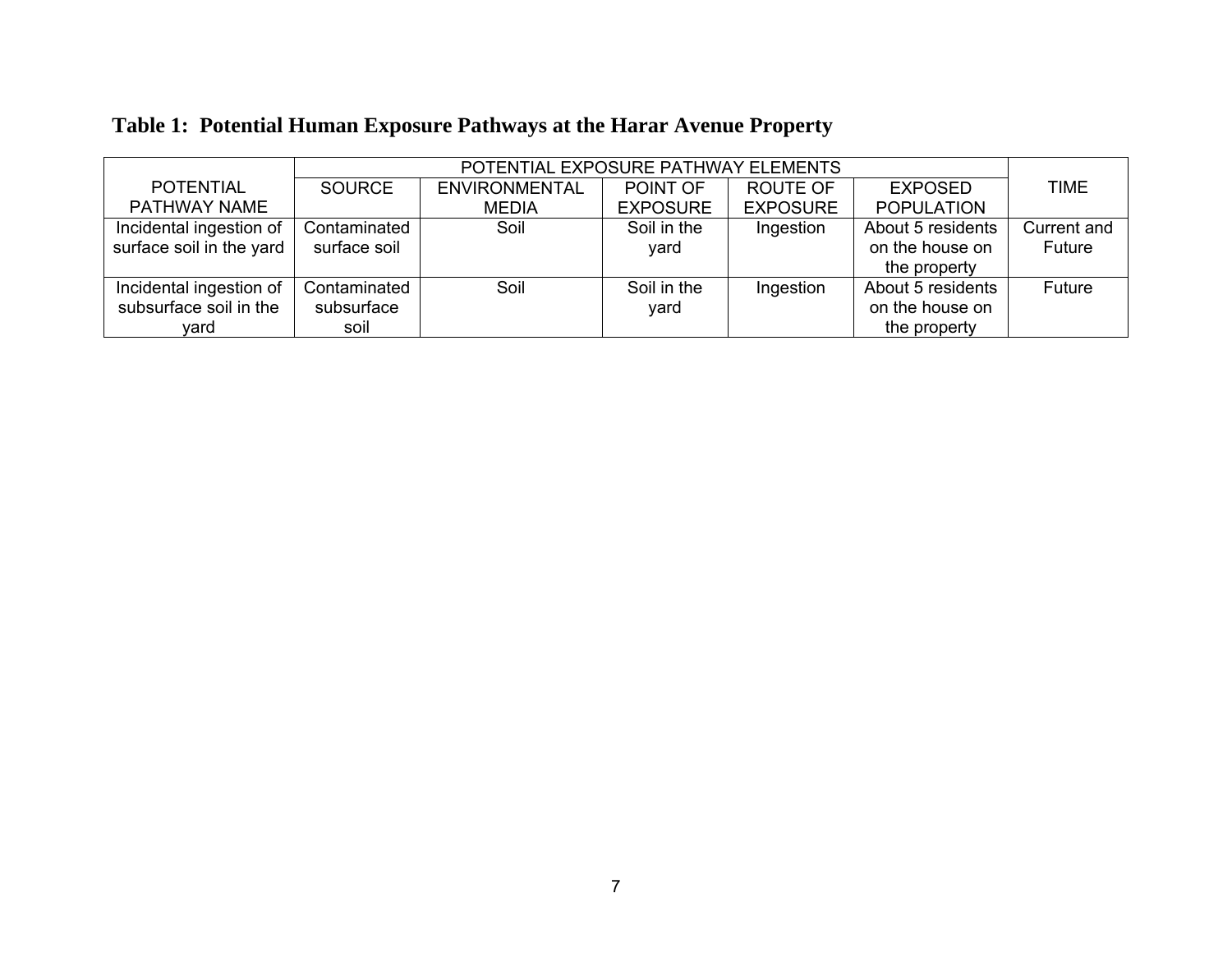|  | Table 2: 2010 Maximum Concentrations in Harar Avenue Surface Soil (6 inches BLS) |  |  |  |
|--|----------------------------------------------------------------------------------|--|--|--|
|  |                                                                                  |  |  |  |

| <b>Contaminant</b><br>of Concern | <b>Maximum</b><br><b>Concentration</b><br>(mg/kg) | Comparison<br>Value*<br>(mg/kg) | Source of<br>Comparison<br><b>Value</b> | # of samples<br>above<br>comparison<br>value/total #<br>soil samples |
|----------------------------------|---------------------------------------------------|---------------------------------|-----------------------------------------|----------------------------------------------------------------------|
| Arsenic                          | 2.61                                              | 20 (non-cancer)                 | <b>ATSDR</b>                            | 1/4                                                                  |
|                                  |                                                   | $0.5$ (cancer)                  | Chronic<br><b>EMEG</b>                  |                                                                      |
| Chromium                         | 34.5                                              | 50                              | <b>ATSDR</b>                            | 0/4                                                                  |
|                                  |                                                   |                                 | Chronic<br><b>EMEG</b>                  |                                                                      |
| Copper                           | 9                                                 | 500                             | <b>ATSDR</b>                            | 0/4                                                                  |
|                                  |                                                   |                                 | Intermediate<br><b>EMEG</b>             |                                                                      |
| Iron                             | 8360                                              | 55,000                          | <b>EPA</b>                              | 0/4                                                                  |
|                                  |                                                   |                                 | <b>RBC</b>                              |                                                                      |

mg/kg = milligrams per kilograms

\* Comparison values only used to select chemicals for further scrutiny, not to the judge the risk of illness.

Source of data: Earth Systems Inc. 2010

EMEG= Environmental Media Evaluation Guide

EPA= United States Environmental Protection Agency

RBC= Risk Based Concentration

BLS= below land surface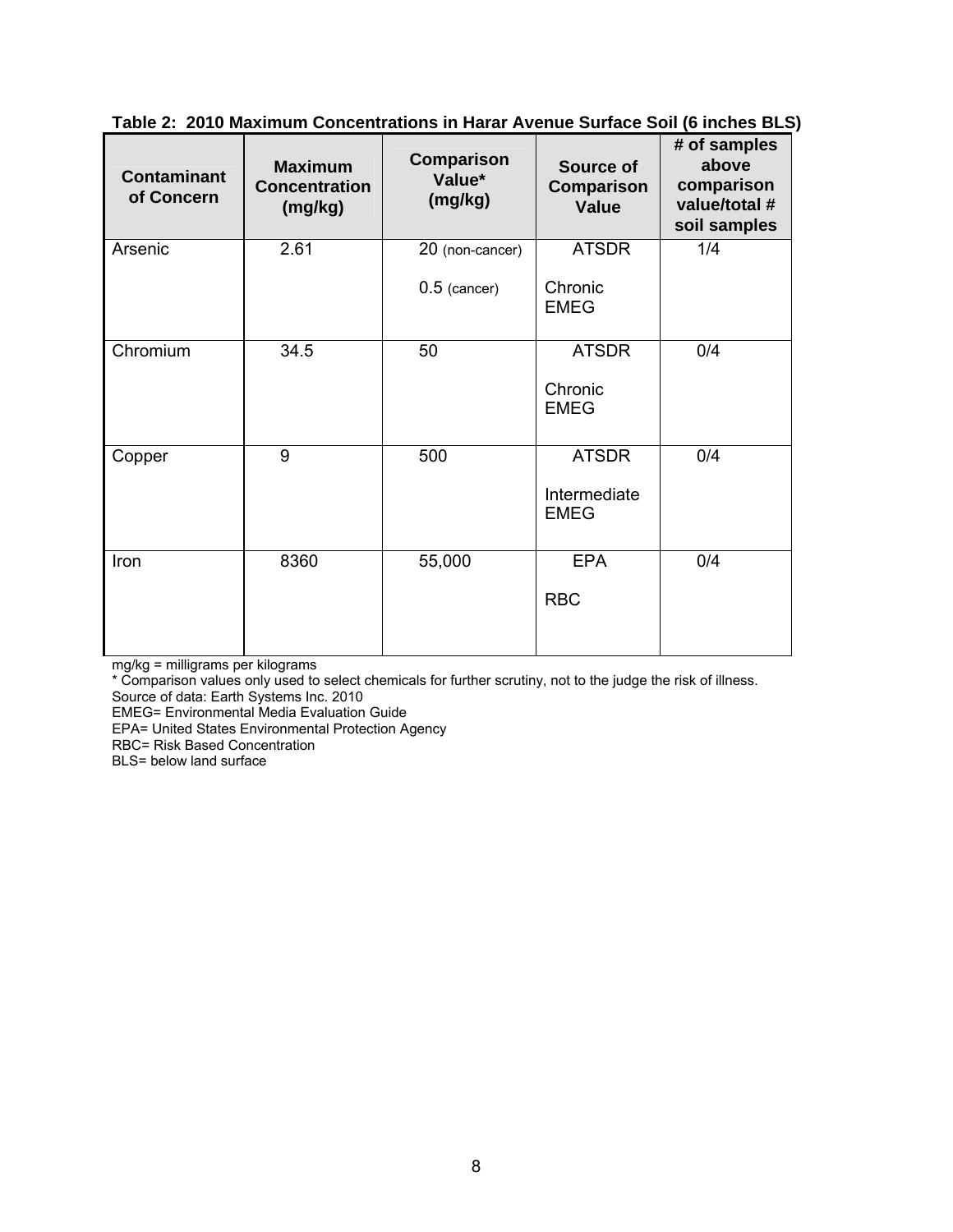| <b>Contaminant</b><br>of Concern | <b>Maximum</b><br><b>Concentration</b><br>(mg/kg) | Comparison<br>Value*<br>(mg/kg) | Source of<br>Comparison<br><b>Value</b> | # of samples<br>above<br>comparison<br>value/total #<br>soil samples |
|----------------------------------|---------------------------------------------------|---------------------------------|-----------------------------------------|----------------------------------------------------------------------|
| Arsenic                          | 7.6                                               | 20 (non-cancer)                 | <b>ATSDR</b>                            | 1/4                                                                  |
|                                  |                                                   | $0.5$ (cancer                   | Chronic<br><b>EMEG</b>                  |                                                                      |
| Chromium                         | 124                                               | 50                              | <b>ATSDR</b>                            | 1/4                                                                  |
|                                  |                                                   |                                 | Chronic<br><b>EMEG</b>                  |                                                                      |
| Copper                           | $\overline{2}$                                    | 500                             | <b>ATSDR</b>                            | 0/4                                                                  |
|                                  |                                                   |                                 | Intermediate<br><b>EMEG</b>             |                                                                      |
| Iron                             | 33,600                                            | 55,000                          | <b>EPA</b>                              | 0/4                                                                  |
|                                  |                                                   |                                 | <b>RBC</b>                              |                                                                      |

**Table 3: 2010 Maximum Concentrations in Harar Avenue Subsurface Soil (2 feet BLS)** 

mg/kg = milligrams per kilograms

\* Comparison values only used to select chemicals for further scrutiny, not to the judge the risk of illness.

Source of data: Earth Systems Inc. 2010 EMEG= Environmental Media Evaluation Guide

EPA= United States Environmental Protection Agency

RBC= Risk Based Concentration

BLS =below land surface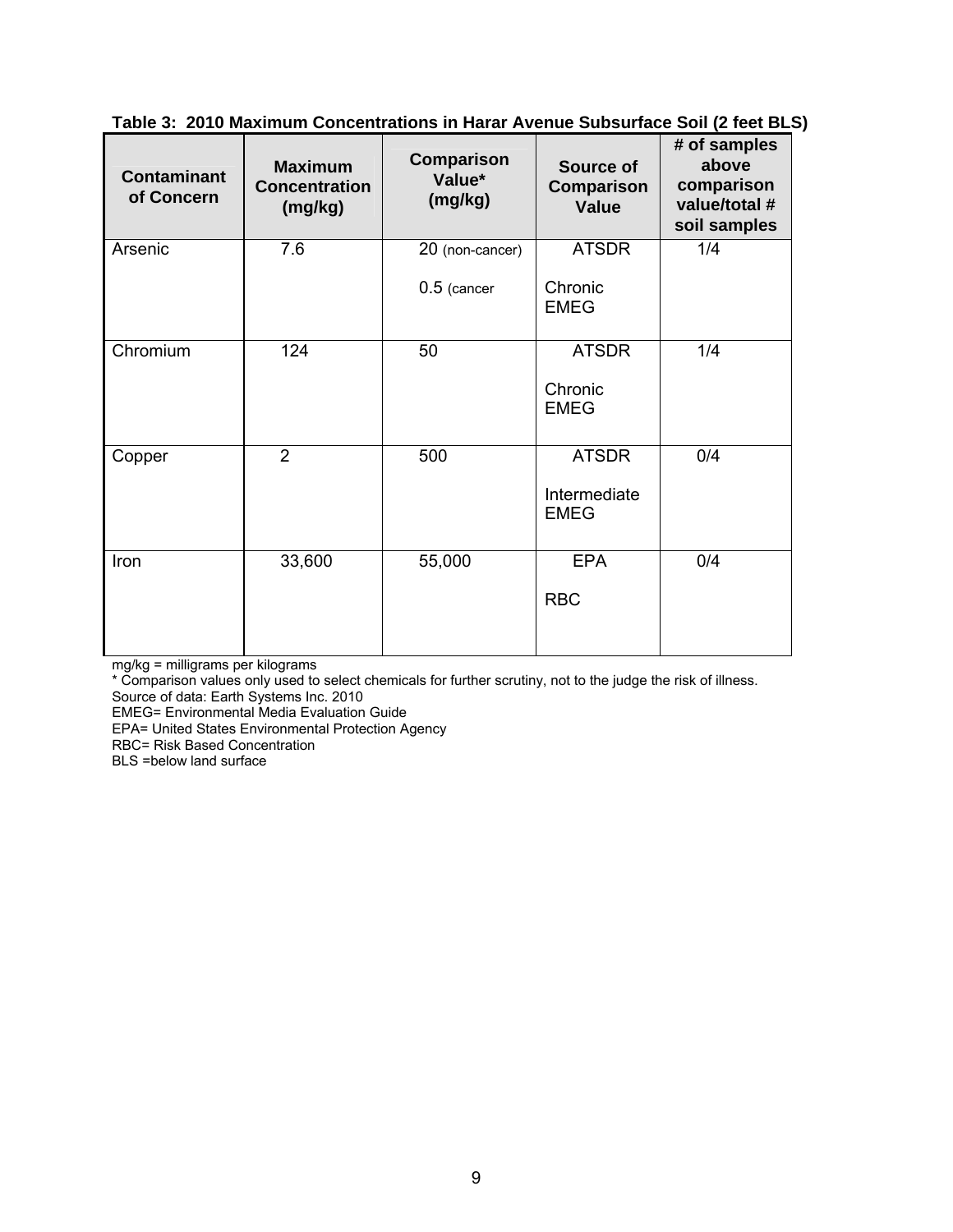Figure 1: S&B Go Site Plan

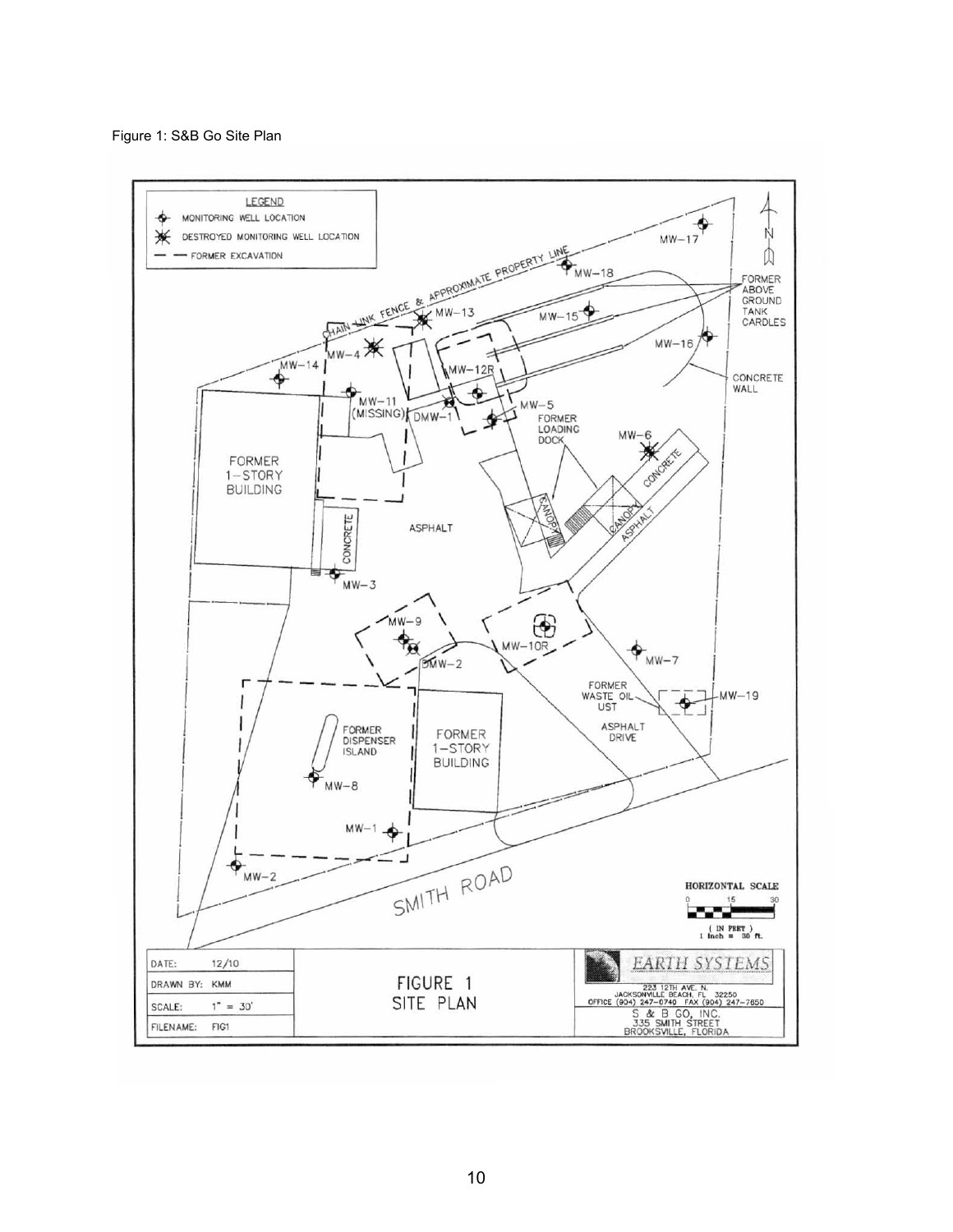

Figure 2: S&B Go Soil Field Screening Summary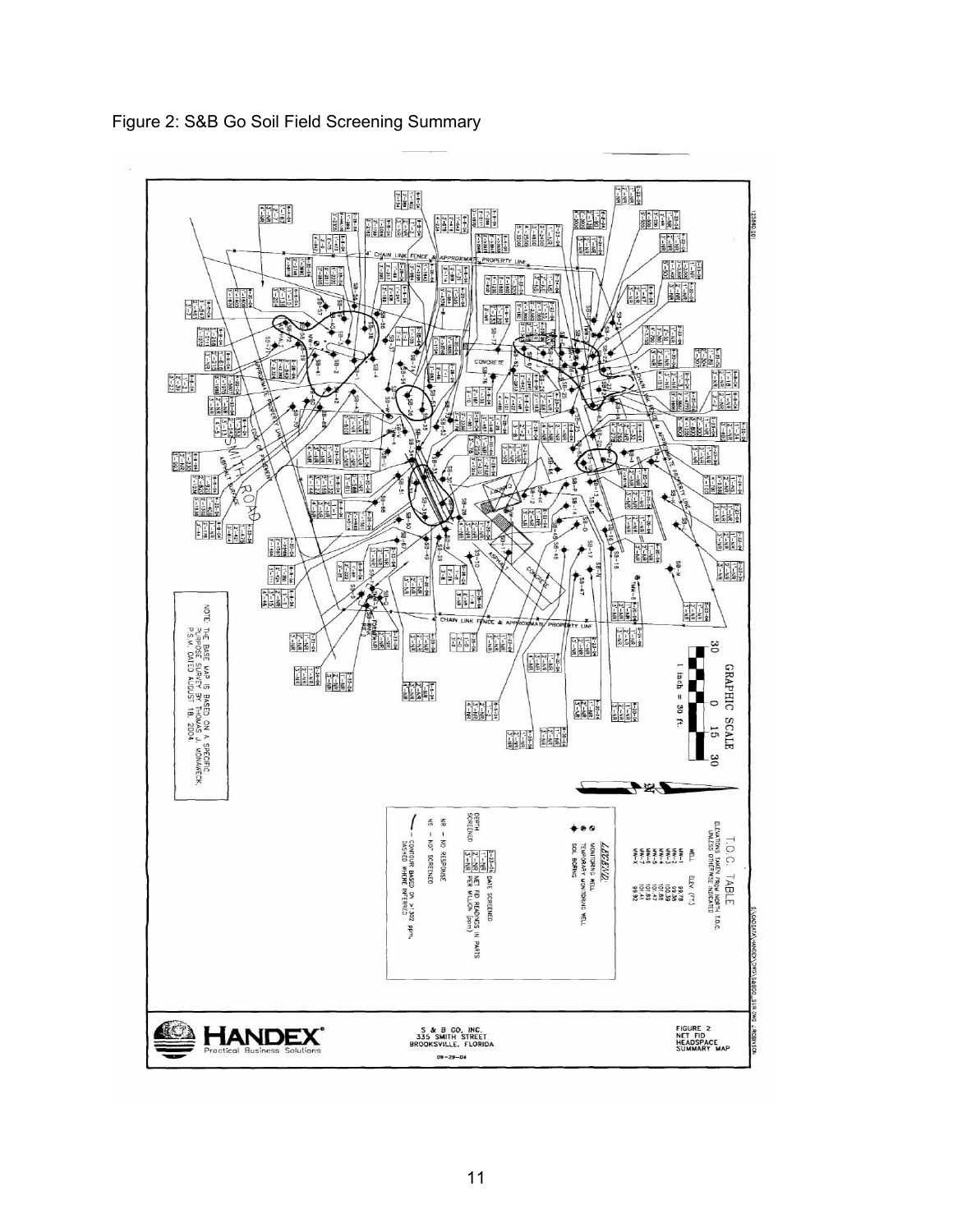

Figure 3: 2010 Harar Avenue Soil Arsenic Test Results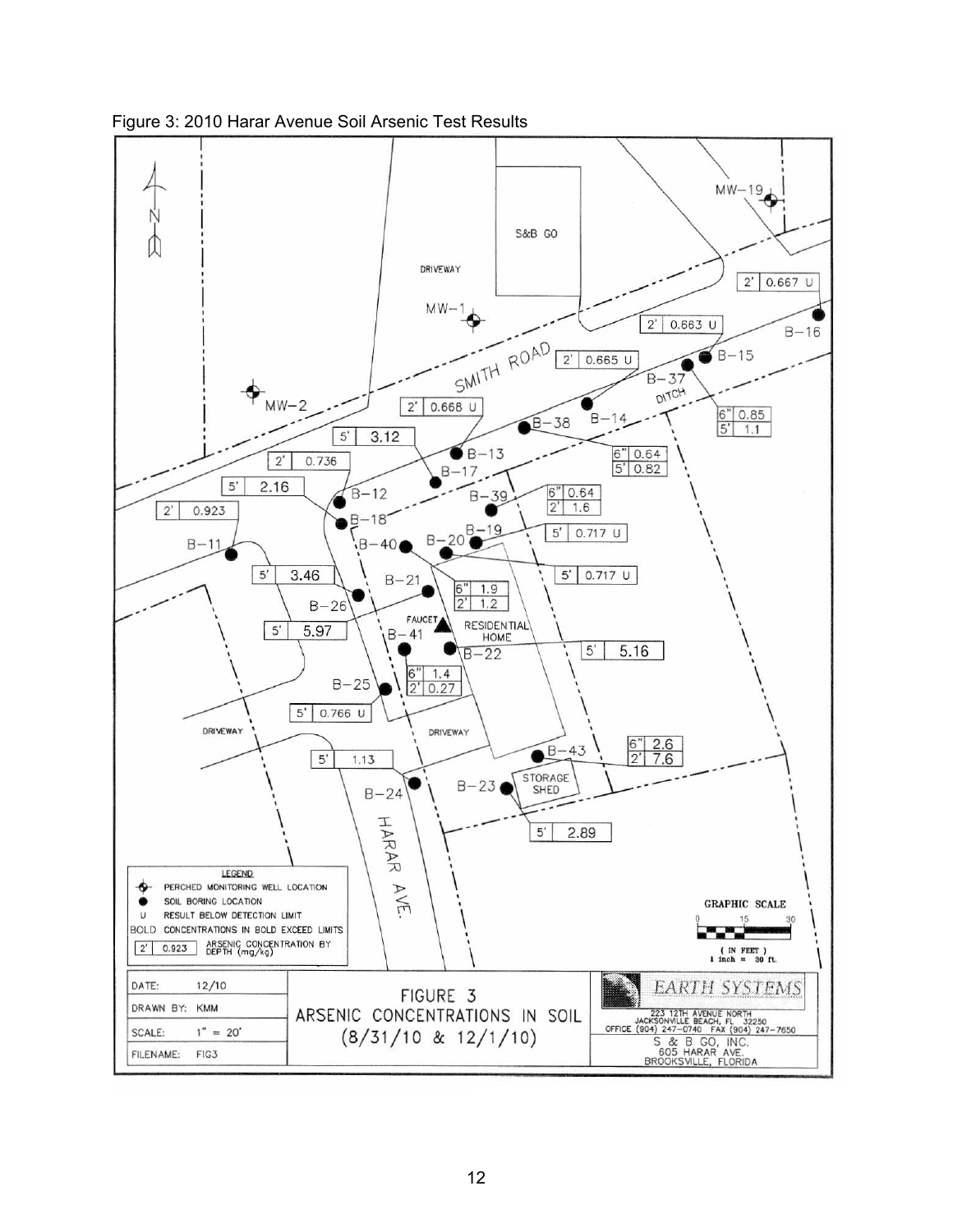# Appendix A: Calculations

I). Exposure dose:

Incidental soil ingestion

# Non-cancer

To estimate exposure from incidental ingestion of contaminated soil, Florida DOH uses the following standard assumptions:

- children incidentally ingest (swallow) an average of 200 milligrams (mg) of soil per day (about the weight of a postage stamp),
- adults incidentally ingest (swallow) an average of 100 mg of soil per day,
- children weigh an average of 16 kilograms (kg) or about 35 pounds,
- adults weigh an average of 70 kg, or about 155 pounds,
- children and adults incidentally ingest (swallow) contaminated surface soil at the maximum concentration measured for each contaminant
- exposure factor is 1 (reflecting chronic daily exposure of 365 days 24 hours per day)

Abbreviations:

D= exposure dose (mg/kg/day) C= contaminant concentration (mg/kg) IR= intake rate of contaminated soil (mg/day) EF= exposure factor (unit less)  $CF=$  conversion factor (10<sup>-6</sup> kg/mg) BW= body weight mg= milligram kg= kilogram d= day

D= (CxIRxEFxCF)/BW

It is important to note that no arsenic levels were found to exceed non-cancer comparison values. The non-cancer exposure dose for an adult is only performed as a necessary step in completing the later cancer risk calculation.

# *Arsenic* **surface soil exposure dose:**

maximum surface soil concentration = 2.61 mg/kg

D= (2.61mg/kg x100mg/d x 1 x 10-6 kg/mg)/ 70 kg = .0000037 mg/kg/d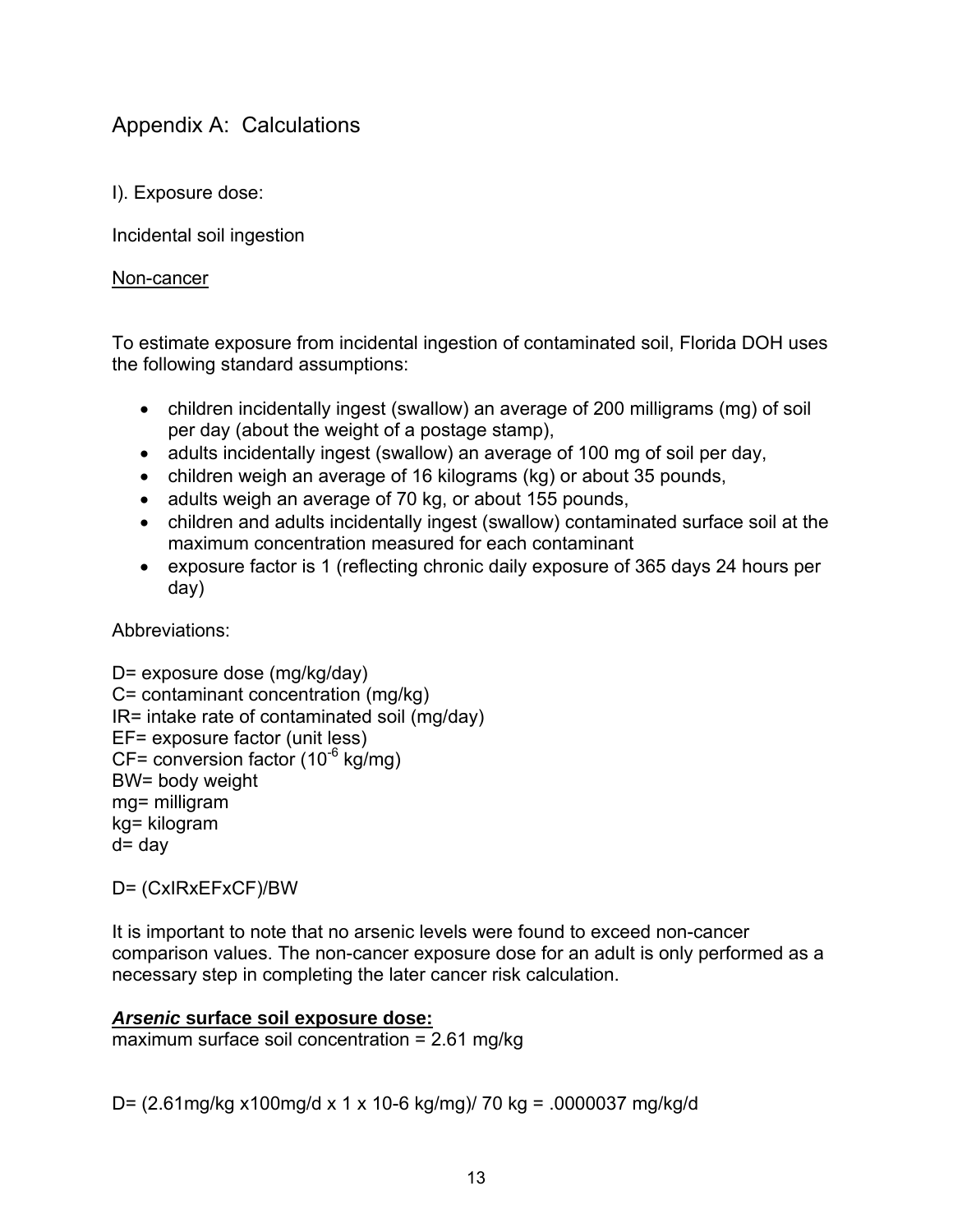# *Arsenic* **subsurface soil exposure dose:**

maximum subsurface soil concentration = 7.6 mg/kg

D= (7.6 mg/kg x100mg/d x 1 x 10-6 kg/mg)/ 70 kg = .00001mg/kg/d

#### *Chromium* **subsurface soil exposure dose:**

 $maximum$  subsurface soil concentration = 124 mg/kg

It is important to note that *chromium* levels were found to exceed non-cancer comparison values. The non-cancer exposure dose for a child was calculated as a worst-case scenario. Chromium is not listed as a carcinogen for the ingestion route of exposure; therefore, no cancer calculation was performed.

D= (124mg/kg x 200mg/d x 1 x 10-6 kg/mg)/ 16 kg = .00155 mg/kg/d

# II). Cancer risk

To estimate the theoretical cancer risk from incidental ingestion of contaminated soil, Florida DOH uses the following standard program assumptions:

• An average lifetime is 70 years

To put the cancer risk into perspective, Florida DOH uses the following descriptors for the different numeric cancer risks:

| $1$ in | $10(10^{-1})$            | "very high" increased risk                                        |
|--------|--------------------------|-------------------------------------------------------------------|
| $1$ in | $100(10^{-2})$           | "high" increased risk                                             |
| $1$ in | $1,000(10^{-3})$         | "moderate" increased risk                                         |
| $1$ in | $10,000(10^{-4})$        | "low" increased risk                                              |
|        | 1 in 100,000 $(10^{-5})$ | "very low" increased risk                                         |
|        |                          | 1 in 1,000,000 (10 <sup>-6</sup> ) "extremely low" increased risk |

ER=CSF x dose

ER= estimated theoretical cancer risk (unit less) CSF=cancer slope factor from Environmental Protection Agency (EPA) Dose= estimated exposure dose